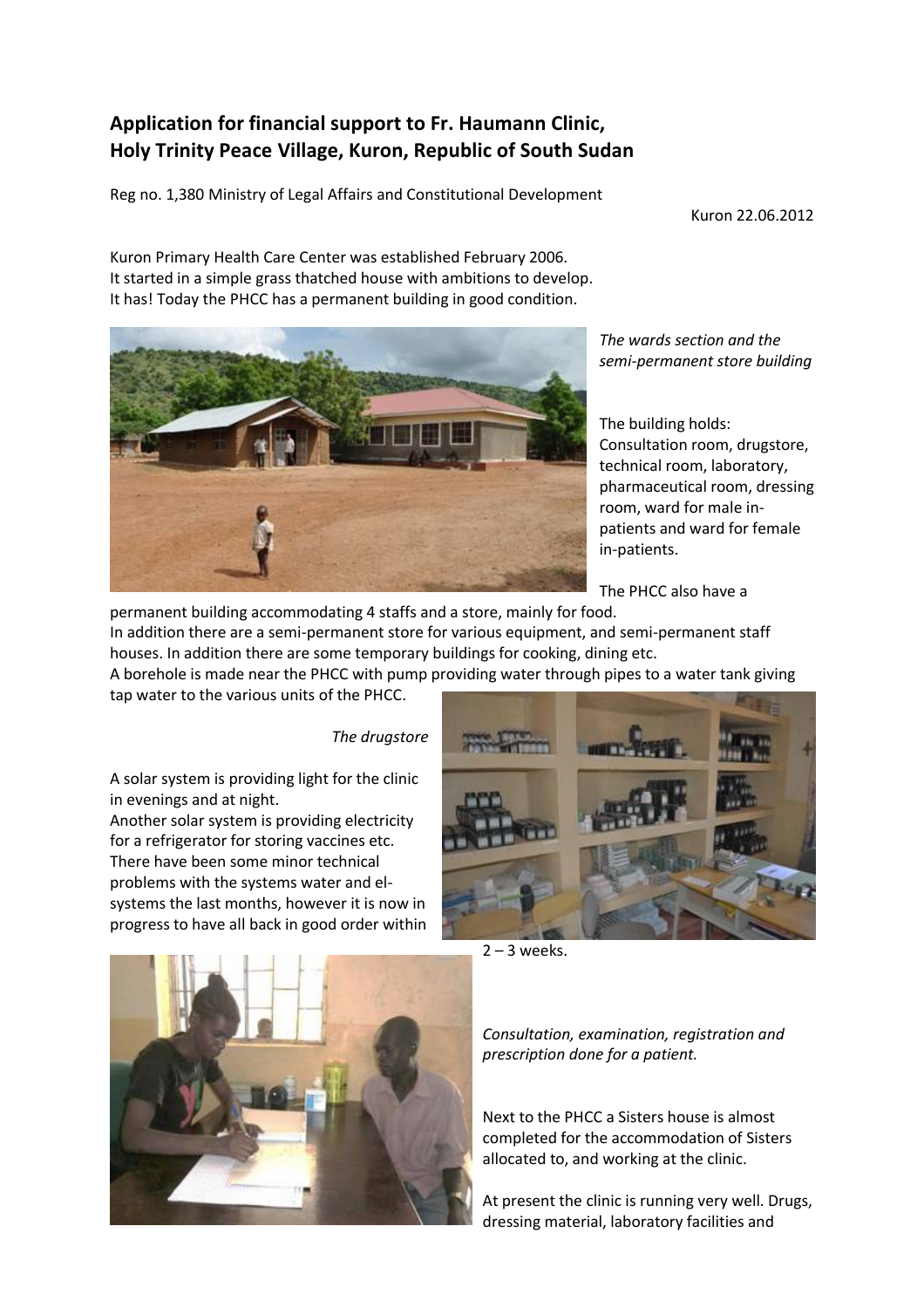equipment are available, this allowing the qualified staff to give adequate and efficient service to most of the patients reporting to the clinic.

More complicated cases and cases that demands surgery still has to be referred. However this is a great challenge, as the transport at times are very complicated, sometimes impossible, and also very costly. The patients generally do not have a monetary economy and are not able still to provide larger amounts.

In this situation it is therefore of the greatest importance that as much treatment as possible is performed at the PHCC.

The PHCC is at the moment almost fully staffed; however some additional staff should have been available to more closely follow up on in-patients. Also allowing the clinic to be able to fulfill the important health training of patients, and also do some outreach activities.

A great number of the diseases/cases and sufferings are due to lack of knowledge, traditional practices and traditional beliefs.



*Examination of a pregnant Toposa woman. Controls and deliveries are increasing at the PHCC Kuron*

Fr. Haumann Clinic, the PHCC in Kuron was up till end of 2011 financed by Diocese of Torit by back donors. Unfortunately the back donor ended the support. Since beginning of 2012 this has resulted in lack of funding for the staff salaries at the clinic. A small amount is provided for cleaners and watchman by the government of South Sudan, approximately 145 \$ a month.

It is a challenge to recruit qualified staff to Kuron due to its location and hardship environment. Salaries have to be above the normal national standards. At present the following staff is working at PHCC Kuron with the following conditions:

| Position/qualification      | Nationality | Salary/Month    |
|-----------------------------|-------------|-----------------|
| Nurse Tutor                 | Ugandan     | 700\$           |
| <b>Nurse</b>                | Kenyan      | 500\$           |
| <b>Nurse</b>                | Kenyan      | 350\$           |
| <b>Nurse</b>                | Sudanese    | 250\$           |
| Laboratory assistance (man) | Sudanese    | 200\$           |
| <b>Pharmacy Assistant</b>   | Sudanese    | 200\$           |
| Cook                        | Sudanese    | 100\$           |
| Cook                        | Sudanese    | 100\$           |
| Cleaner                     | Sudanese    | 80 <sup>5</sup> |
| Cleaner                     | Sudanese    | 80 <sup>5</sup> |
| Watchman/various            | Sudanese    | 100\$           |
| Totals                      | 11 persons  | 2660 \$/month   |

The first 5 months of 2012 PHCC Kuron treated 4331 out-patients, and 151 in-patients.